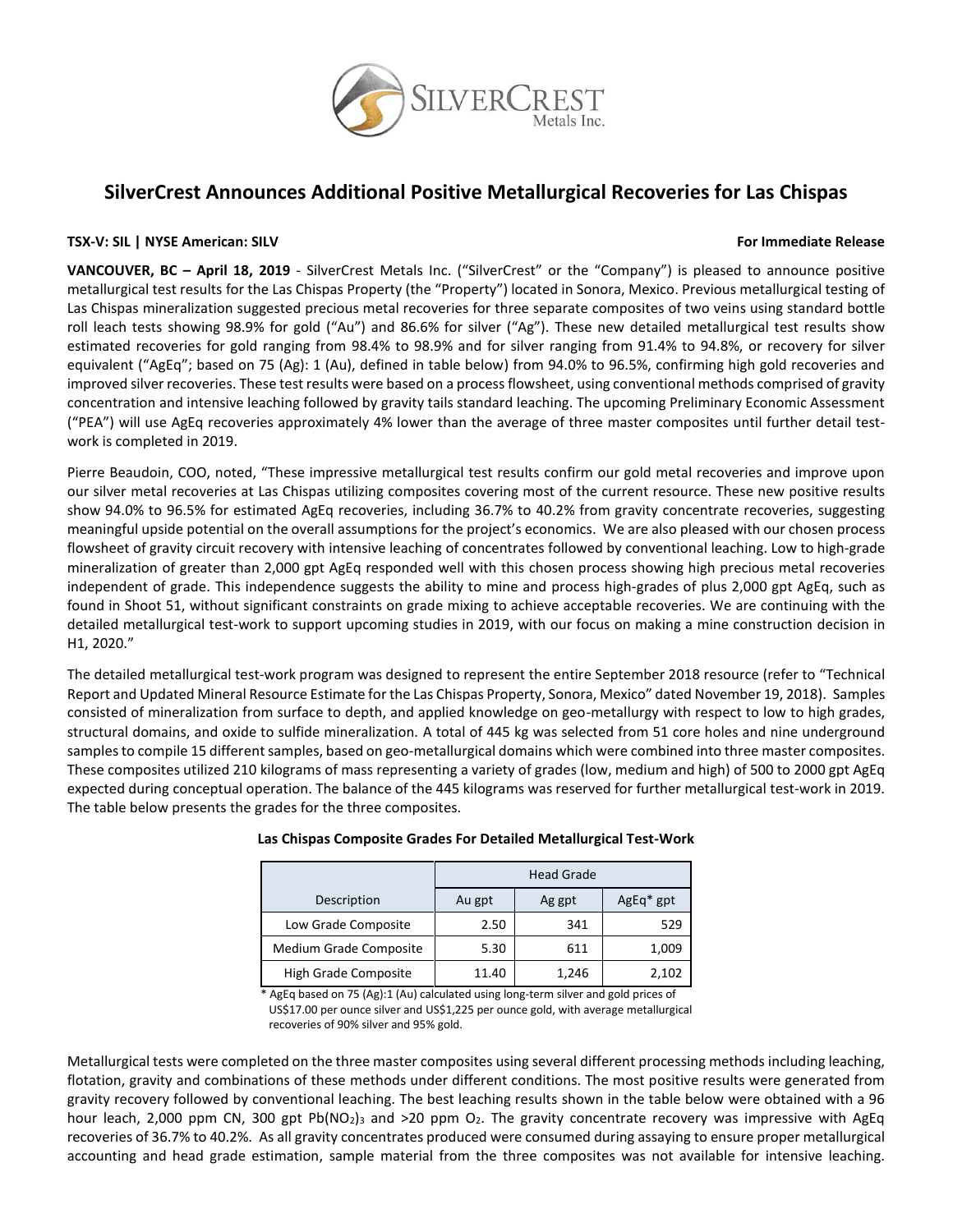However, an additional separate concentrate was tested for intensive leaching recoveries and used for total estimated recovery of precious metals.

This gravity concentrate graded 75.0 gpt Au and 7,273.3 gpt Ag, or 12,901.6 gpt AgEq and was used to fully test the response to intensive leaching under three different conditions. The best gravity concentrate leaching kinetics were obtained on two concentrates reground to 61 microns. On these two tests, intense leaching showed an average gold recovery greater than 90% after two hours, silver recovery greater than 90% after 12 hours and a final recovery of 99.7% AgEq after 96 hours. All tests included concentrations of 30.0 g/l NaCN, 20-30 ppm O2 and 24 kg/MT GoldiLOX<sup>1</sup>. Estimated recoveries for the composites are presented in the following table.

|                                              | Low Grade Composite |      |          | <b>Medium Grade Composite</b> |        |          | High Grade Composite |      |        |
|----------------------------------------------|---------------------|------|----------|-------------------------------|--------|----------|----------------------|------|--------|
| Method                                       | $(529$ gpt AgEq)    |      |          | $(1,009$ gpt AgEq)            |        |          | $(2,102$ gpt AgEq)   |      |        |
|                                              | Au $%$              | Ag%  | $AgEq*%$ | Au $%$                        | Ag $%$ | $AgEq*%$ | Au %                 | Ag%  | AgEq*% |
| <b>Gravity Concentrate Recovery</b>          | 47.0                | 32.6 | 37.8     | 40.8                          | 34.0   | 36.7     | 45.1                 | 37.0 | 40.2   |
| Intensive Leach Recovery                     | 99.8                | 99.6 | 99.7     | 99.8                          | 99.6   | 99.7     | 99.8                 | 99.6 | 99.7   |
| Gravity & Intense Leach Recovery             | 47.0                | 32.5 | 37.6     | 40.7                          | 33.9   | 36.6     | 43.8                 | 33.2 | 37.1   |
| <b>Conventional Leach Recovery</b>           | 51.5                | 58.9 | 56.4     | 58.2                          | 60.9   | 59.9     | 54.1                 | 60.0 | 57.7   |
| <b>Estimated Total Recovery</b> <sup>1</sup> | 98.4                | 91.4 | 94.0     | 98.9                          | 94.8   | 96.5     | 98.7                 | 93.1 | 95.3   |

**Las Chispas Gold and Silver Recoveries Using Gravity Concentrate with Intensive Leaching and Conventional Leaching**

Note: Numbers are rounded.

 $1$  GoldiLOX is a leach accelerant designed to improve leach kinetics in intensive cyanidation.

\* AgEq based on 75 (Ag):1 (Au) calculated using long-term silver and gold prices of US\$17.00 per ounce silver and US\$1,225 per ounce gold, with average metallurgical recoveries of 90% silver and 95% gold.

SGS Mineral Services ("SGS") in Durango, Mexico completed the gravity concentrate and the standard leaching. The intensive leaching test-work was completed at the SGS facility located in Lakefield, Ontario, Canada.

The upcoming Las Chispas PEA will use the recovery results from the Low Grade Composite and the Medium Grade Composite, which represents an average grade of 769 gpt AgEq and comparable to the weighted average resource grade of 729 gpt AgEq. Additionally, the Company will limit the intensive leaching recovery to 90% (from 99%) until further optimization work is completed. PEA estimated recoveries will average 94.4% for gold and 89.9% for silver, or 91.6% for AgEq as shown in the following table.

|                                       | Low Grade Composite |        |                    | <b>Medium Grade Composite</b> |      |                 | Average Composite |        |      |
|---------------------------------------|---------------------|--------|--------------------|-------------------------------|------|-----------------|-------------------|--------|------|
| Method                                | (529 gpt AgEq)      |        | $(1,009$ gpt AgEq) |                               |      | (769 gpt (AgEq) |                   |        |      |
|                                       | Au %                | Ag $%$ | AgEq               | Au %                          | Ag % | AgEq            | Au %              | Ag $%$ | AgEq |
| <b>Gravity Concentrate Recovery</b>   | 47.0                | 32.6   | 37.8               | 40.8                          | 34.0 | 36.7            | 43.9              | 33.3   | 37.2 |
| Intensive Leach Recovery<br>(Applied) | 90.0                | 90.0   | 90.0               | 90.0                          | 90.0 | 90.0            | 90.0              | 90.0   | 90.0 |
| Est. Gravity/Leach Recovery           | 42.3                | 29.3   | 34.0               | 36.7                          | 30.6 | 33.1            | 39.5              | 30.0   | 33.5 |
| Conventional Leach Recovery           | 51.5                | 58.9   | 56.4               | 58.2                          | 60.9 | 59.9            | 54.9              | 59.9   | 58.1 |
| <b>Estimated Recovery</b>             | 93.8                | 88.2   | 90.3               | 94.9                          | 91.6 | 93.0            | 94.4              | 89.9   | 91.6 |

## **Las Chispas Au, Ag and AgEq Recoveries For PEA**

Note: Numbers are rounded.

 $\overline{a}$ 

\* AgEq based on 75 (Ag):1 (Au) calculated using long-term silver and gold prices of US\$17.00 per ounce silver and US\$1,225 per ounce gold, with average metallurgical recoveries of 90% silver and 95% gold.

Conceptually, the process flowsheet for the PEA is gravity recovery followed by intensive leaching of concentrate, conventional leaching of the gravity tails, and Merrill-Crowe CCD plant/refinery to produce silver-gold dore bars.

After the announcement of the PEA anticipated in Q2, 2019, further studies by the Company will focus on optimization of metallurgical results including: 1) mineralogical studies with emphasis on native silver, electrum (native silver-gold) and argentite (silver sulfide) impacts on gravity and leaching, 2) leach kinetics for both gravity concentrate and gravity tailings leaching to potentially reduce residence time, 3) additional geo-metallurgical testing on several other vein zones and stockpiles, 4) examine

 $<sup>1</sup>$  GoldiLOX is a leach accelerant designed to improve leach kinetics in intensive cyanidation.</sup>